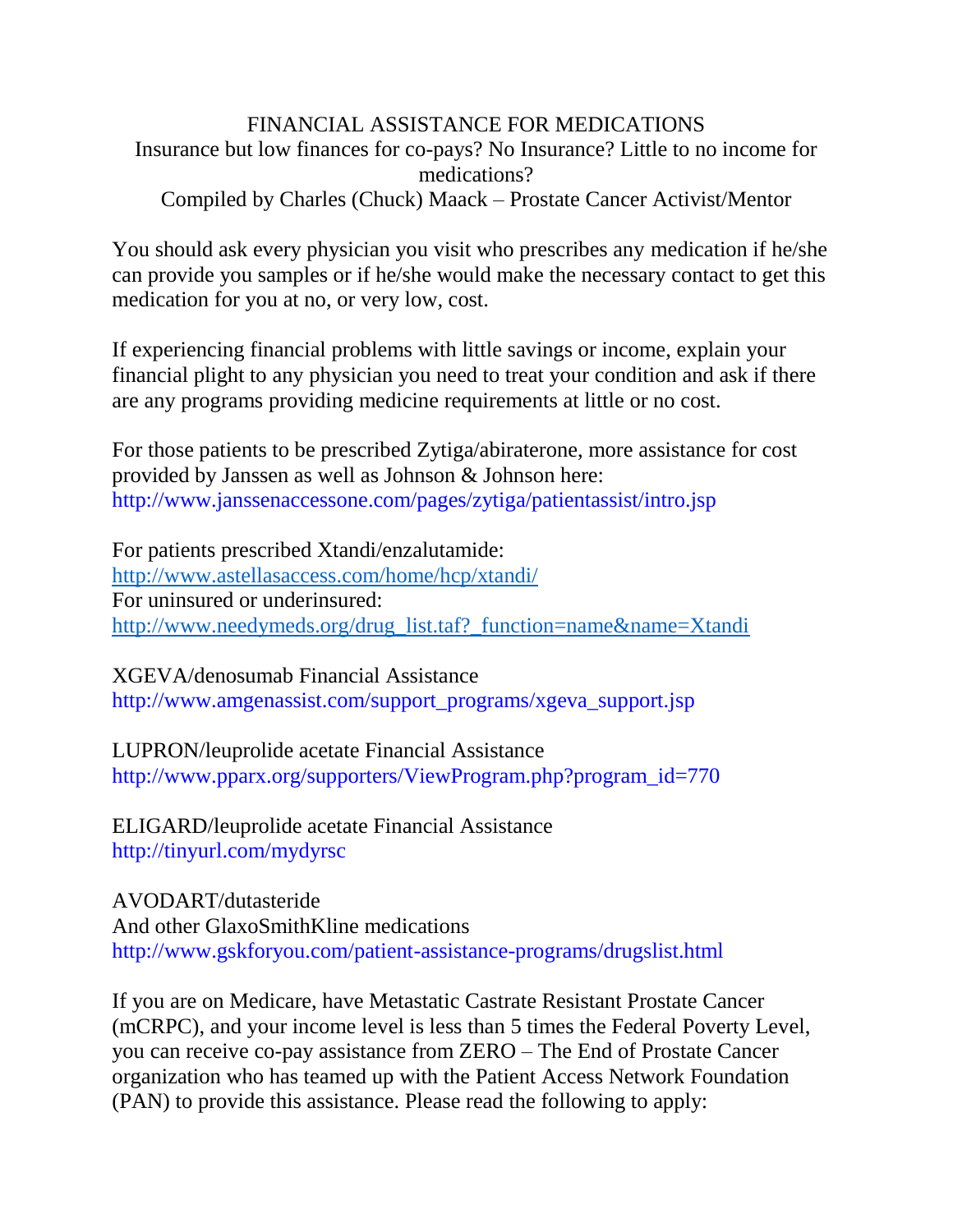## <http://tinyurl.com/j2ffd3z>

Several organizations are identified here:<http://tinyurl.com/oy9qc6w>

Ask any physician you must visit if with drugs he/she administers in office or prescribes, does he/she have contact with "Partnership for Prescription Assistance" to assist patients like yourself whose finances have been depleted because of loss of employment and by treatment requirements. If he or she does not have such contact, is there a program to provide treatment and medications at little or no cost to patients with life threatening disease as well as financial stress.

You can also apply directly to Partnerships for Prescription Assistance patient assistance. Patients should call toll-free 1-888-4PPA-NOW (1-888-477-2669) to speak with a trained specialist or visit<https://www.pparx.org/> . By doing the foregoing, you can likely find out if you qualify for free or greatly reduced costs for the medication you need or may need. Those medications, to help you remember, are likely among the following:

## **Androgen Deprivation Agents**

Leuprolide Acetate (Lupron) Bicalutamide/Casodex Flutamide/Eulexin Nilutamide (Nilandron) Dutasteride (Avodart) Finasteride (Flutamide) Advanced ADT agents Ketoconazole (Nizoral) Hydrocortisone

## **Chemotherapy agents**

Docetaxel (Taxotere) Bevacizumab (Avastin) Estramustine (Emcyt) Calcitriol Carboplatin Celebrex

All the above are available through the Partnership for Prescription Assistance if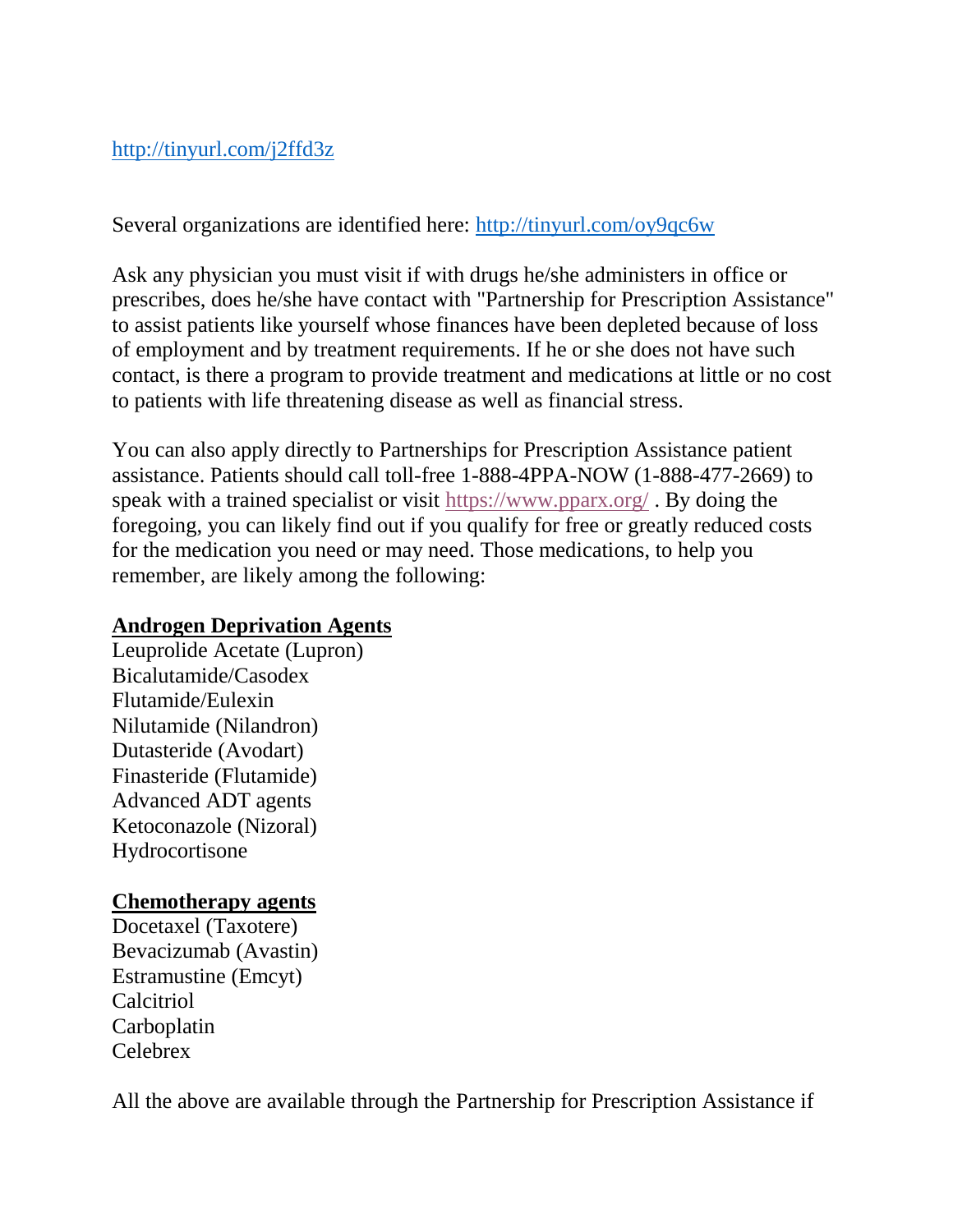you qualify.

Another Free Medicine Program for those who qualify is explained here: http://www.freemedicineprogram.org/about.html

Medications/drugs from Alldaychemist of India are much less expensive than in the USA. However, I obviously cannot vouch for the medications being absolutely equivalent in performance to those available here in the U.S. I can only remark that many prostate cancer patients have been purchasing their medications from this source and finding that the medications are as effective as local purchase. http://www.alldaychemist.com/

AstraZeneca says: "if you have no insurance and you are an individual making up to \$30,000 or less, 2 family members up to \$40,000 or less, 3 family members up to \$50,000 or less, 4 family members up to \$60,000 or less, or 5 family members up to \$70,000 or less, you may qualify for an AZ&Me Prescription Savings program for drugs manufactured by AstraZeneca. There are other plans if you have some insurance or Medicare Part D.

Drug list:

- ACCOLATE® (zafirlukast) Tablets
- ARIMIDEX® (anastrozole) Tablets
- ATACAND HCT® (candesartan cilexetil-hydrochlorothiazide) Tablets
- ATACAND® (candesartan cilexetil)
- CASODEX® (bicalutamide) Tablets
- CRESTOR® (rosuvastatin calcium)
- FASLODEX® (fulvestrant) Injection
- MERREM IV (meropenem for injection)
- NEXIUM® (esomeprazole magnesium) Delayed-Release Capsules
- NEXIUM® Oral Suspension (esomeprazole magnesium)
- NEXIUM® I.V. (esomeprazole sodium)
- PLENDIL® (felodipine) Extended-Release Tablets
- PULMICORT RESPULES® (budesonide inhalation suspension)
- PULMICORT FLEXHALER™ (budesonide inhalation powder, 90 mcg & 180 mcg)
- RHINOCORT AQUA® (budesonide) Nasal Spray
- SEROQUEL® (quetiapine fumarate) Tablets
- SEROQUEL XR® (quetiapine fumarate)
- SYMBICORT® (budesonide/formoterol fumarate dihydrate)
- TOPROL-XL® (metoprolol succinate) Extended-Release Tablets